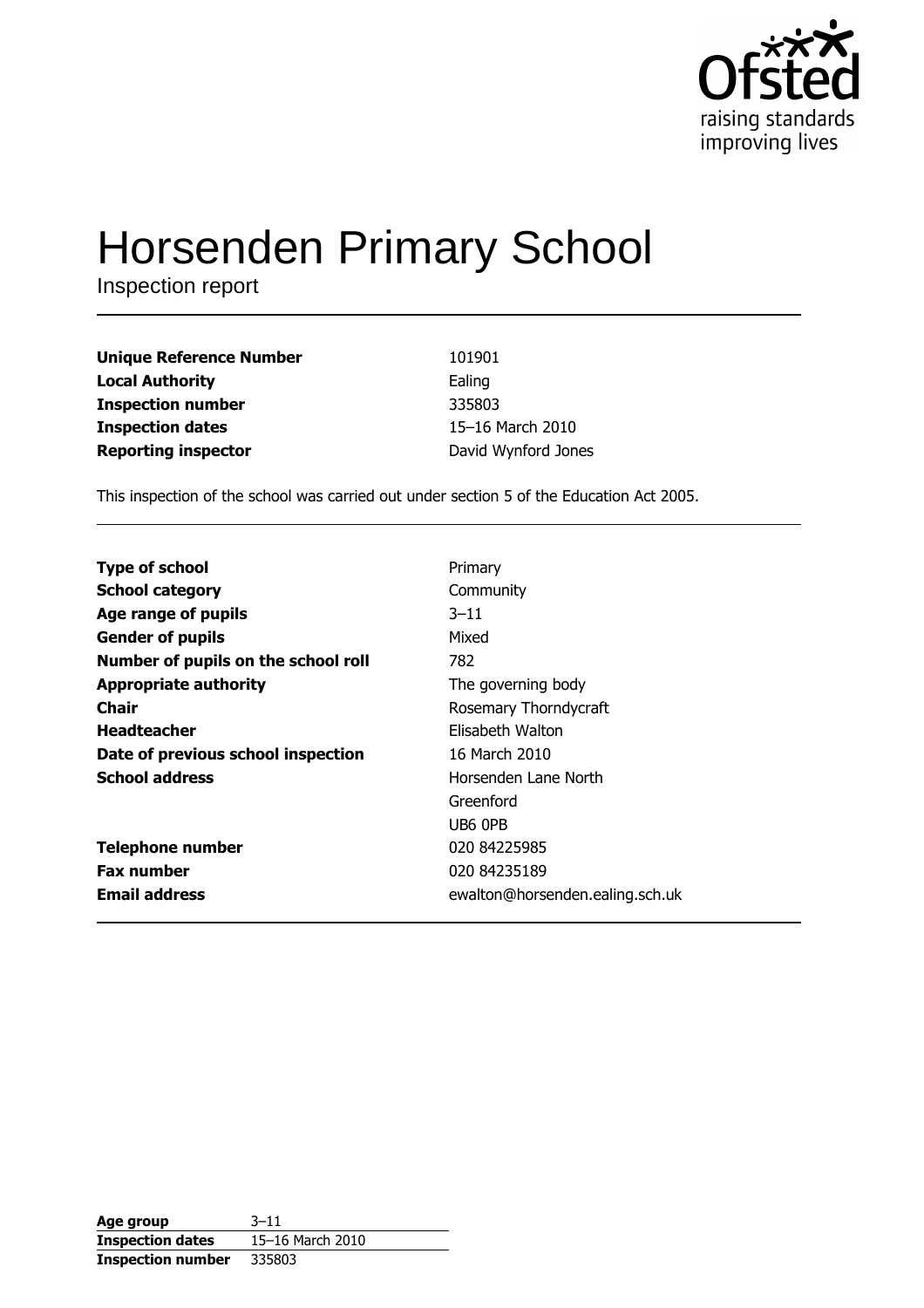The Office for Standards in Education, Children's Services and Skills (Ofsted) regulates and inspects to achieve excellence in the care of children and young people, and in education and skills for learners of all ages. It regulates and inspects childcare and children's social care, and inspects the Children and Family Court Advisory Support Service (Cafcass), schools, colleges, initial teacher training, work-based learning and skills training, adult and community learning, and education and training in prisons and other secure establishments. It rates council children's services, and inspects services for looked after children, safequarding and child protection.

Further copies of this report are obtainable from the school. Under the Education Act 2005, the school must provide a copy of this report free of charge to certain categories of people. A charge not exceeding the full cost of reproduction may be made for any other copies supplied.

If you would like a copy of this document in a different format, such as large print or Braille, please telephone 08456 404045, or email enquiries@ofsted.gov.uk.

You may copy all or parts of this document for non-commercial educational purposes, as long as you give details of the source and date of publication and do not alter the documentation in any way.

Royal Exchange Buildings St Ann's Square Manchester M2 7LA T: 08456 404045 Textphone: 0161 618 8524 E: enquiries@ofsted.gov.uk W: www.ofsted.gov.uk © Crown copyright 2010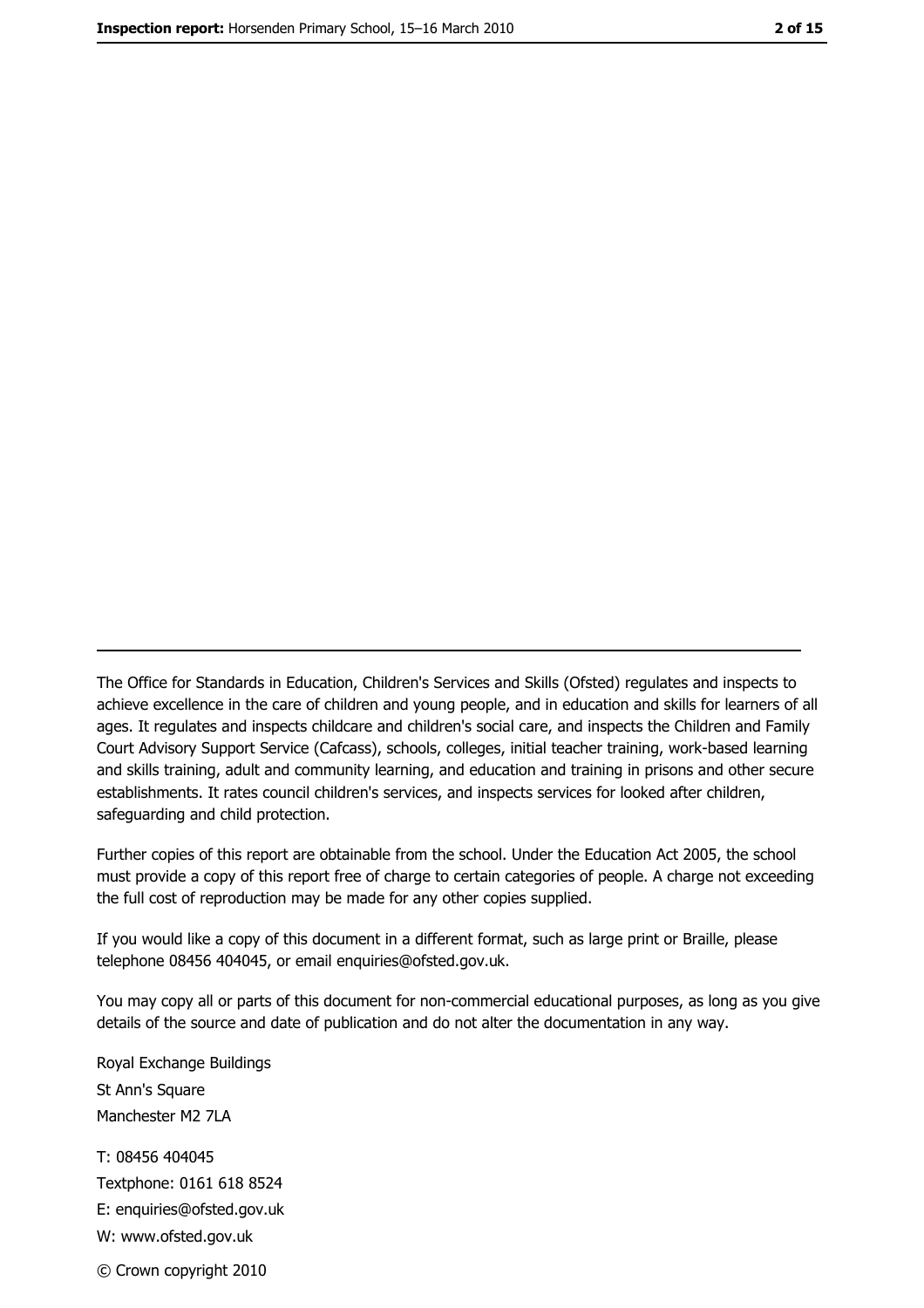# **Introduction**

This inspection was carried out by five additional inspectors. Inspectors visited 38 lessons and observed 27 teachers. They held meetings with governors, staff and groups of pupils. They observed the school's work and looked at the data the school has collected on pupils' attainment and progress, procedures for keeping pupils safe, the school improvement plan and 279 questionnaires completed by parents and carers.

The inspection team reviewed many aspects of the school's work. It looked in detail at the following:

- The use of the outdoor area in the Early Years Foundation Stage to enhance  $\blacksquare$ children's learning.
- The progress of pupils in Key Stage 1.  $\blacksquare$
- Pupils' attainment and progress in writing throughout the school.  $\blacksquare$
- The impact of leadership and management at all levels in driving school  $\blacksquare$ improvement.

# **Information about the school**

Horsenden is considerably larger than the vast majority of primary schools. Pupils come from a wide range of different cultures. There are approximately 27 nationalities and 35 home languages represented within the school. The main ethnic groups are Asian and Black African/Caribbean and White British. The percentage of pupils from a minority ethnic background is well above that found in the large majority of schools, as is the proportion of pupils who do not speak English as their first language. The proportion of pupils known to be eligible for free school meals and the proportion of pupils identified as having special educational needs and/or disabilities is similar to the national average. The majority of pupils with special educational needs have moderate learning; speech and language; or behaviour and emotional difficulties. More pupils join or leave the school at other than the usual starting and leaving times than found in most schools. The Early Years Foundation Stage is made up of a Nursery and Reception classes.

The on-site children's centre was not included in this inspection.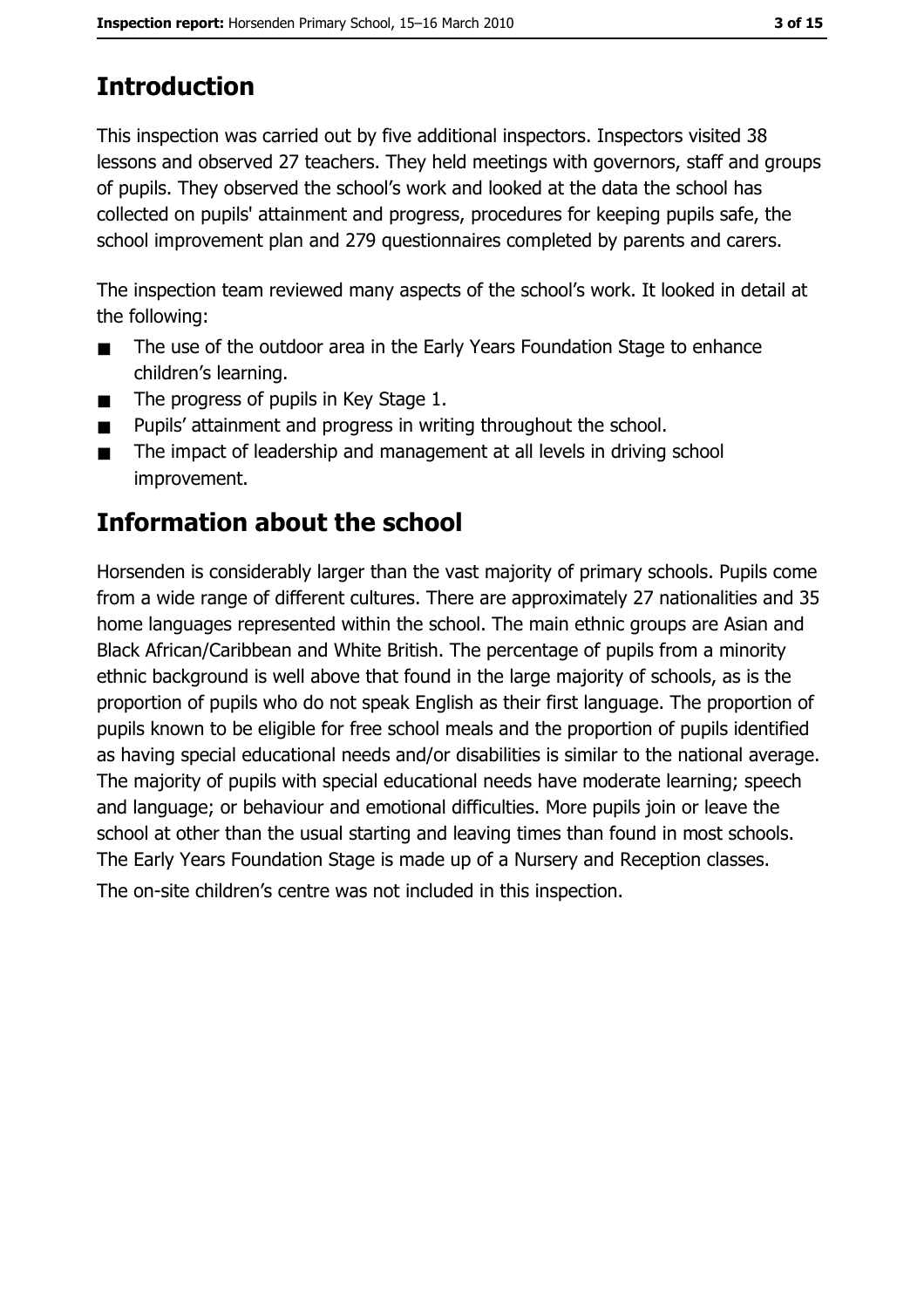# **Inspection judgements**

# Overall effectiveness: how good is the school?

### The school's capacity for sustained improvement

## **Main findings**

This is a good school. It is calm, welcoming and well ordered. Staff place a considerable emphasis on the care and well-being of the pupils. Relationships with pupils are good. As a result, pupils enjoy school, feel safe and make a good contribution to the community. They are friendly, polite and behave well. They get on together and respect each other's heritage and achieve well.

From levels on entry to the Nursery that are below and sometimes well-below what is typical for that age children make good progress in the Early Years Foundation Stage. As they move through Years 1 to 6 their progress is good overall, but this is sometimes variable between classes and year groups. While the majority of the teaching is good or better, occasionally, assessment information is not used well enough to raise expectations and to challenge pupils, and there are missed opportunities for pupils to contribute to the lesson or to take responsibility for their own learning. This hinders faster progress for a few pupils. The good curriculum captures and stimulates pupils' learning.

Pupils' attainment by the end of Year 6 in English, mathematics and science is typically broadly average and sometimes above average in mathematics. Inspection evidence shows that the large majority of pupils in the current Year 6 are on track to attain the nationally expected level in English and mathematics by the end of the year. Leaders show good self-evaluation and this has led to improvement in the school since the last inspection. The effective leadership of the headteacher, supported by the senior and middle managers, has ensured improvement and governors make a good contribution to school development. Assessment procedures have been reviewed and systems updated. The information is used effectively to hold staff to account and to set challenging targets. The quality of teaching has improved and pupils' progress is accelerating. However, staff do not get sufficient opportunity to observe others and share good and exemplary practice which hampers the school from lifting teaching from good to outstanding. The school improvement plan provides a clear overview of the school's priorities. However, some of the actions are not sufficiently detailed and this makes it difficult to precisely measure the impact of its work. Improvements to the quality of teaching and the fact that attainment across the school is rising demonstrates that the school has a good capacity to improve further.

# What does the school need to do to improve further?

Raise the quality of teaching still further by:  $\blacksquare$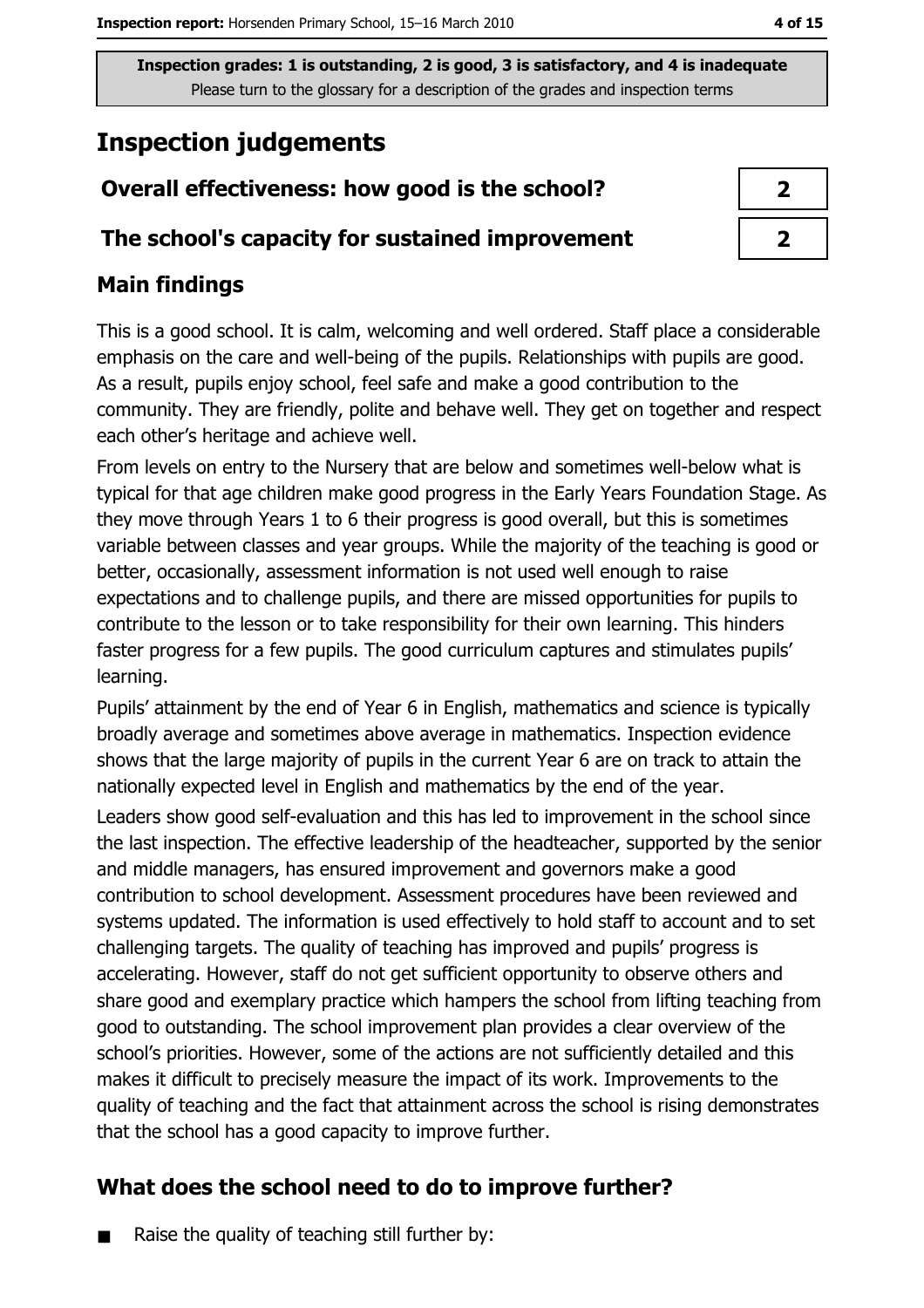- giving staff more opportunities to share and build on good practice.
- providing pupils with more opportunities to contribute to the lesson and take more responsibilities for their own learning.
- encouraging teachers to use assessment information more consistently to raise expectations and to challenge pupils.
- Refine the school improvement plan by including greater detail on the actions to be undertaken and the measures by which leaders will evaluate the progress being made.

#### **Outcomes for individuals and groups of pupils**

Pupils are reflective and have a good understanding of right and wrong. Their cultural development is good. They get on well and respect each other's values and beliefs. Pupils' behaviour is good overall. Although, at times exemplary it slips in the occasional lesson when their interest is not captured. Pupils' eat healthily and enjoy sports and exercise. They especially enjoy swimming in the school pool. This has contributed to the school being awarded the Healthy School award and the Activemark for its work in developing sport. Pupils keenly take on responsibility and eagerly volunteer to be members of the school council and they contribute to school improvements. They raise funds for national and international charities and take part in local events. In many of the observed lessons, pupils were enthusiastic, concentrated well, engaged in debate and explained their thinking clearly.

Pupils speak positively about their teachers and the support staff. They enjoy the opportunities to work together in pairs. Pupils are motivated and respond well to challenge. A consistent approach to the teaching of writing is accelerating progress; all pupils are encouraged to use descriptive vocabulary to enhance their work. For example, in a Year 6 class pupils considered carefully a range of adjectives they could use when writing poems about a shell, while pupils in a Year 2 class were encouraged to use adjectives to create interesting sentences.

In mathematics, pupils enjoy the opportunities to investigate number. In a Year 5 class pupils worked enthusiastically with a partner to solve number problems. They used jottings and were able to explain their strategies clearly. Their skills in undertaking investigations and their use and their understanding of subject specific mathematical and scientific vocabulary are developing well.

Pupils with special educational needs and/or disabilities make good progress. There are no significant variations between the progress made by the many different groups of pupils. Although pupils who join the school in Years 1 to 6 make progress similar to their peers their attainment tends to be slightly lower because many are in the early stages of learning English.

#### These are the grades for pupils' outcomes

 $\overline{2}$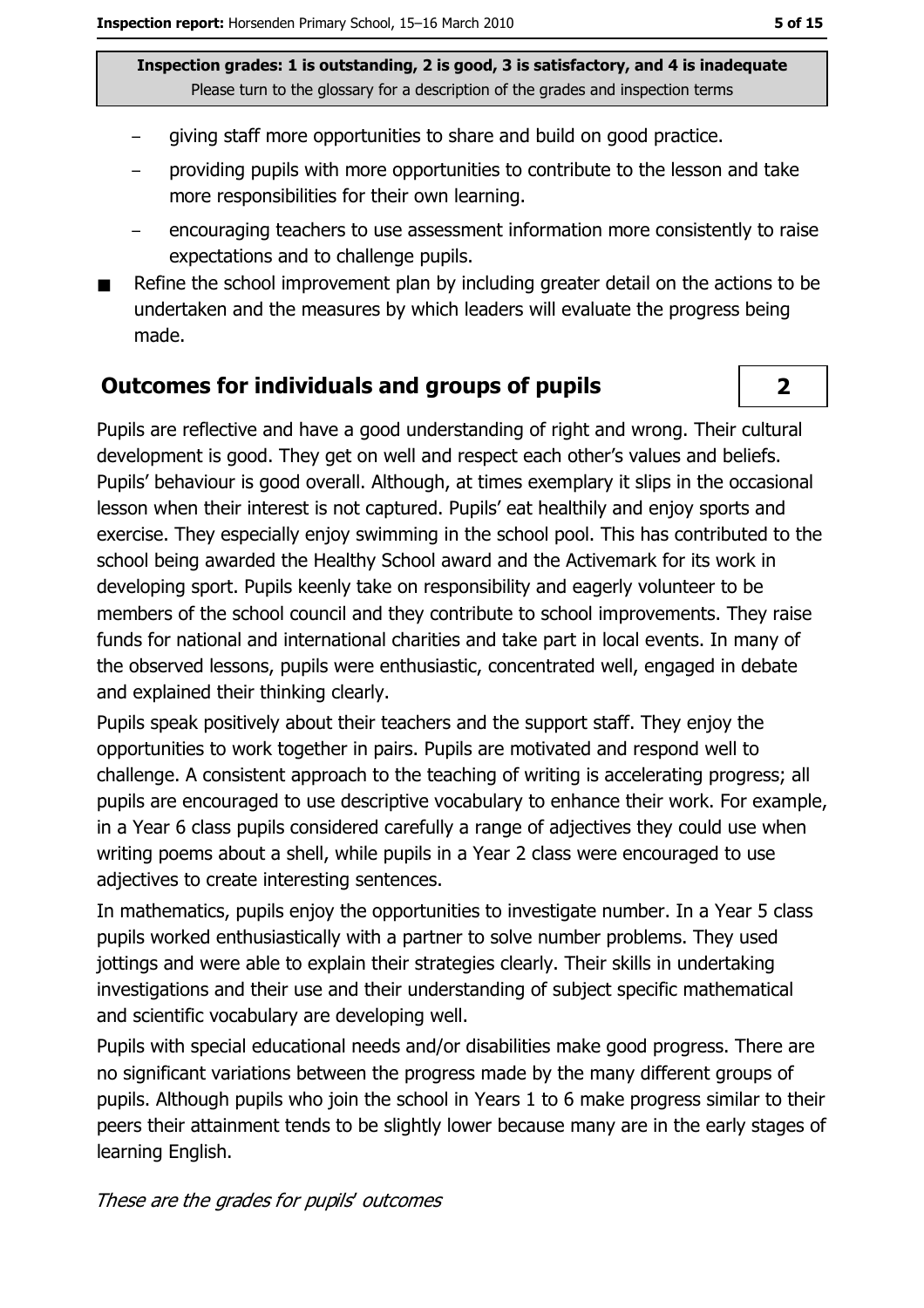| Pupils' achievement and the extent to which they enjoy their learning                                                     |                         |  |
|---------------------------------------------------------------------------------------------------------------------------|-------------------------|--|
| Taking into account:<br>Pupils' attainment <sup>1</sup>                                                                   | 3                       |  |
| The quality of pupils' learning and their progress                                                                        | $\overline{2}$          |  |
| The quality of learning for pupils with special educational needs and/or<br>disabilities and their progress               |                         |  |
| The extent to which pupils feel safe                                                                                      | $\overline{\mathbf{2}}$ |  |
| <b>Pupils' behaviour</b>                                                                                                  | $\overline{\mathbf{2}}$ |  |
| The extent to which pupils adopt healthy lifestyles                                                                       |                         |  |
| The extent to which pupils contribute to the school and wider community                                                   |                         |  |
| The extent to which pupils develop workplace and other skills that will<br>contribute to their future economic well-being |                         |  |
| Taking into account:<br>Pupils' attendance <sup>1</sup>                                                                   |                         |  |
| The extent of pupils' spiritual, moral, social and cultural development                                                   |                         |  |

#### How effective is the provision?

In all lessons, teachers explain clearly the purpose of the lesson and what is to be learnt. They use electronic whiteboards confidently to support learning. In the good and outstanding lessons, pupils of all abilities are challenged. Teachers make effective use of questioning strategies. Initial answers are probed and pupils' thinking is consolidated and extended. The lessons proceed at a quick pace and there is a good balance between the teachers' and the pupils' contributions. Occasionally, pupils' interest is not captured and the work is not matched to all pupils' needs and abilities. Teaching assistants make a valuable contribution, especially by supporting those pupils who find learning difficult. However, at times they are not consistently well deployed at the start and end of lessons. Pupils have a good understanding of their targets in literacy and numeracy. They are clearer about their next steps for improvement in writing because marking is often more informative than in other work. Teachers good subject knowledge is used effectively to extend pupils' use and understanding of vocabulary.

Good levels of care enhance pupils' learning along with good links with parents and carers, different organisations and visitors to the school. Pupils say that they can turn to staff if they have any concerns and matters will be followed up. Pupils are given good opportunities to take part in a wide range of activities and visits. The curriculum promotes English and mathematics well. Cross-curricular links are being developed effectively and themed days and weeks, such as 'Horsenden's Got Talent' and the 'X

 $1$  The grades for attainment and attendance are: 1 is high; 2 is above average; 3 is broadly average; and 4 is low.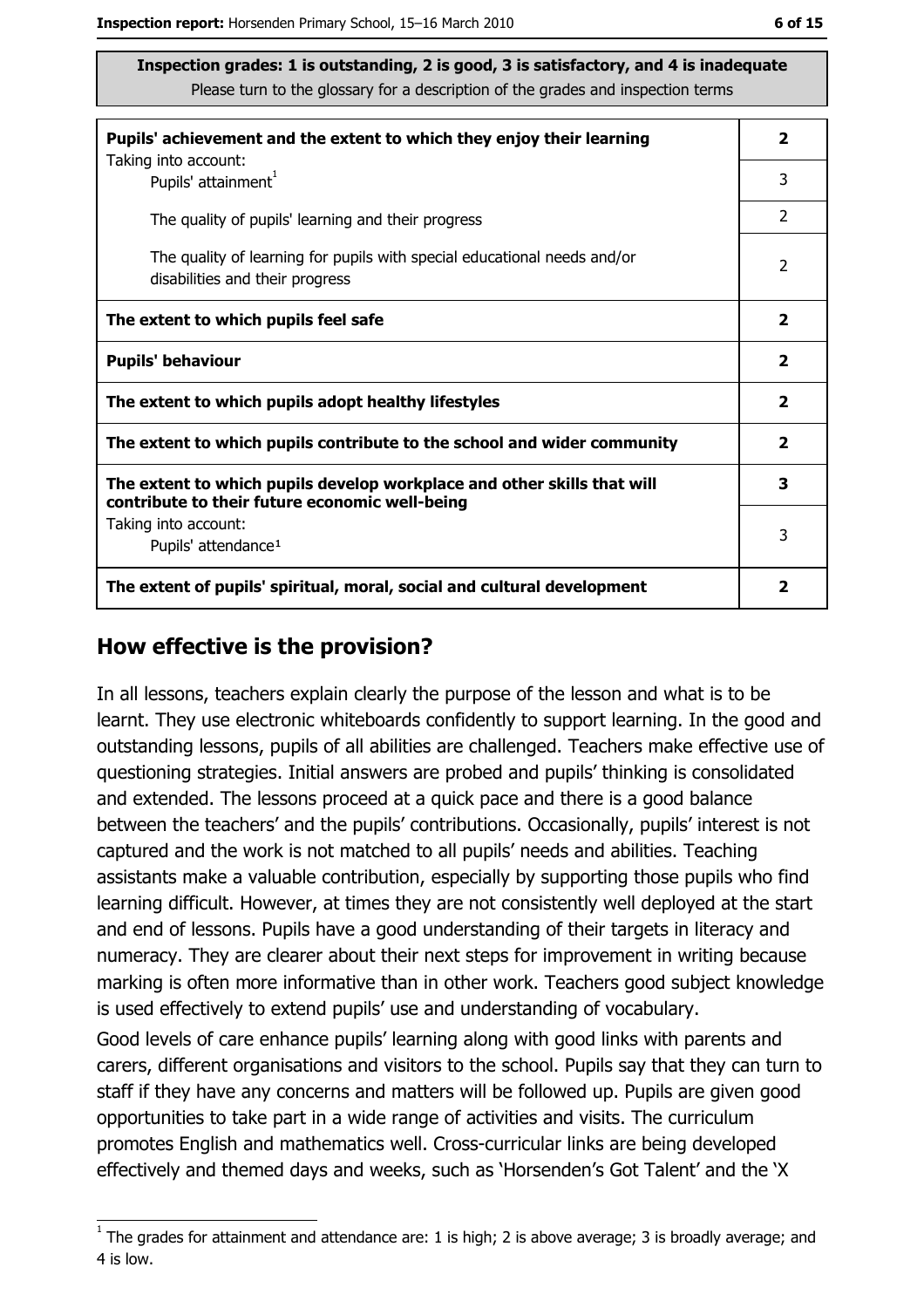Factor' make learning purposeful and fun. However, opportunities are sometimes missed to promote pupils' independent learning and research skills, for example through the use of information and communication technology. This is because these features are not always sufficiently incorporated into teachers' lesson plans.

These are the grades for the quality of provision

| The quality of teaching                                                                                    |              |
|------------------------------------------------------------------------------------------------------------|--------------|
| Taking into account:<br>The use of assessment to support learning                                          |              |
| The extent to which the curriculum meets pupils' needs, including, where<br>relevant, through partnerships | $\mathbf{2}$ |
| The effectiveness of care, guidance and support                                                            |              |

## How effective are leadership and management?

The headteacher provides firm but friendly leadership. She is ably supported by the senior leadership team. Middle managers are enthusiastic, supportive of the school and understand their roles and responsibilities. All leaders show vision and drive. They are effectively improving teaching and have worked with the local authority to complete a major building development and to establish the on-site children's centre. Staff work together well and are committed to improving provision for the pupils. The governors take their roles and responsibilities seriously. They set suitably challenging targets and monitor the work of the school closely. Governors ensure that the school's safeguarding and child protection procedures are good and implemented consistently.

Equality of opportunity is promoted well and monitored effectively; discrimination is not tolerated and this is evident in the way that the school works as a harmonious community. Pupils are welcomed to the school. Governors ensure that they are included and make progress.

The school's contribution to promoting community cohesion in this very diverse area is good. The governors, headteacher and staff know the local community well and have done much to promote the school. They encourage the use of the newly opened children's centre and school facilities in the evenings and weekends. Links are in the process of being established with schools beyond the local area and in Sweden.

These are the grades for leadership and management

| The effectiveness of leadership and management in embedding ambition and<br>driving improvement                                                                     |  |
|---------------------------------------------------------------------------------------------------------------------------------------------------------------------|--|
| Taking into account:<br>The leadership and management of teaching and learning                                                                                      |  |
| The effectiveness of the governing body in challenging and supporting the<br>school so that weaknesses are tackled decisively and statutory responsibilities<br>met |  |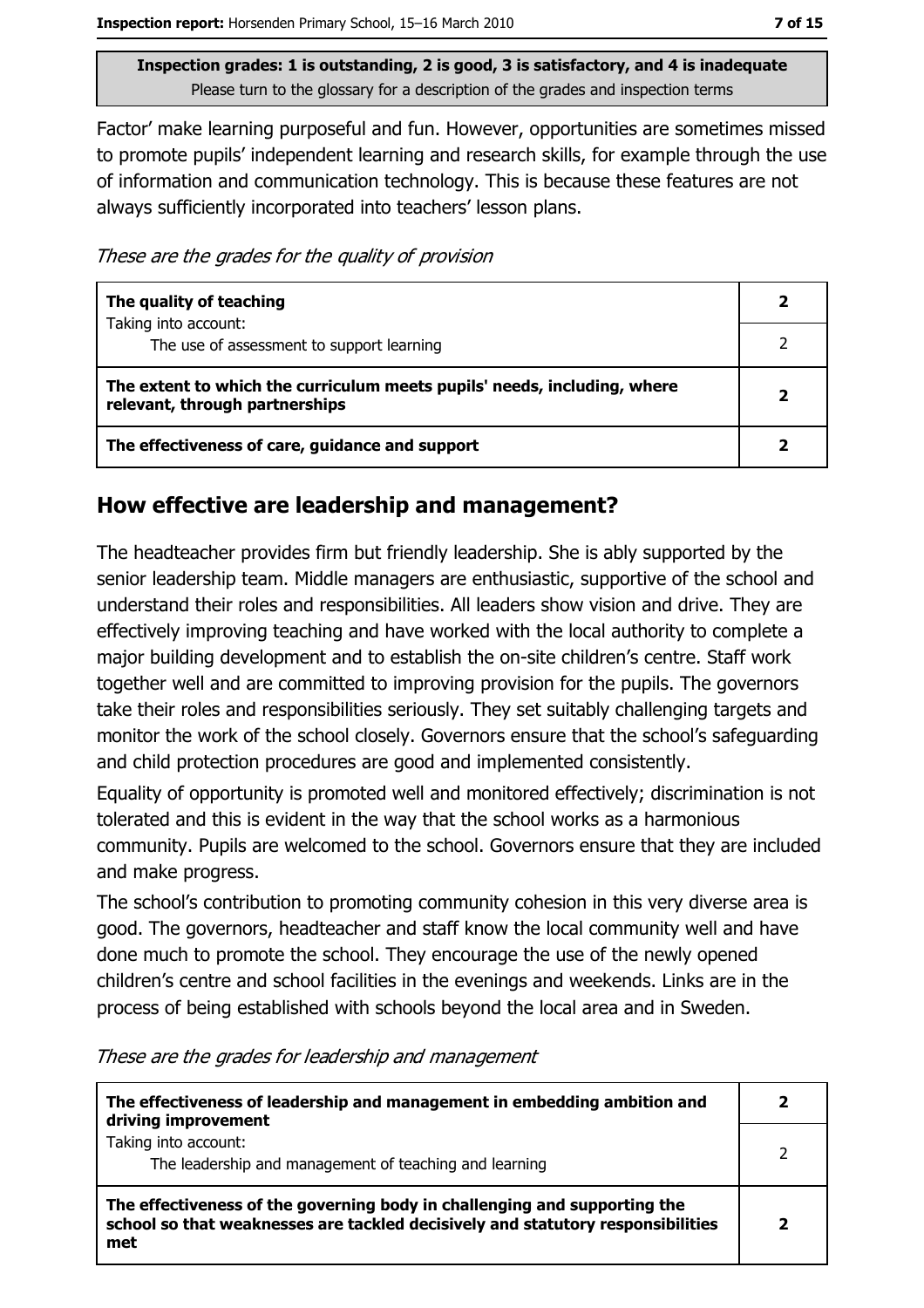| Inspection grades: 1 is outstanding, 2 is good, 3 is satisfactory, and 4 is inadequate<br>Please turn to the glossary for a description of the grades and inspection terms |                         |  |
|----------------------------------------------------------------------------------------------------------------------------------------------------------------------------|-------------------------|--|
| The effectiveness of the school's engagement with parents and carers                                                                                                       | 2                       |  |
| The effectiveness of partnerships in promoting learning and well-being                                                                                                     | 2                       |  |
| The effectiveness with which the school promotes equality of opportunity and<br>tackles discrimination                                                                     | $\overline{\mathbf{2}}$ |  |
| The effectiveness of safeguarding procedures                                                                                                                               | $\mathbf{2}$            |  |
| The effectiveness with which the school promotes community cohesion                                                                                                        | 2                       |  |
| The effectiveness with which the school deploys resources to achieve<br>value for money                                                                                    | $\overline{\mathbf{2}}$ |  |

## **Early Years Foundation Stage**

Good induction arrangements and relationships with parents ensure that children feel safe, settle quickly and develop their self-confidence. The emphasis placed on ensuring the children's welfare enables all children to experiment and explore within a safe and supportive environment. As a result, children of nursery age play well together. They develop good social skills and follow routines which promote good hygiene and healthy living. Effective transition arrangements help the children to settle quickly into the Reception classes, where they continue to make good progress and behave well. Staff use their good understanding of how young children learn to plan an interesting and varied range of stimulating activities that maintain the children's interests. There is a good balance between adult-led activities and those that are chosen by the children. However, at times the literacy and number sessions are overlong.

Classrooms are well organised and vibrant. Children's work is celebrated and displayed effectively. There is a good range of appropriate equipment for the children to use. The use of the outdoors as an extension of the classroom and to promote learning is better in the Nursery than in the Reception classes. The school correctly identifies that there is a need to improve the ongoing use of the outdoors by the Reception classes and has suitable plans in place to enhance provision for this.

The Nursery and Reception coordinators have a good understanding of the strengths and areas for development. They coordinate the team well. Children's attainment is regularly assessed and this information is used well to plan for their next steps in learning.

| <b>Overall effectiveness of the Early Years Foundation Stage</b>                             |   |
|----------------------------------------------------------------------------------------------|---|
| Taking into account:<br>Outcomes for children in the Early Years Foundation Stage            |   |
| The quality of provision in the Early Years Foundation Stage                                 |   |
| The effectiveness of leadership and management of the Early Years<br><b>Foundation Stage</b> | 2 |

These are the grades for the Early Years Foundation Stage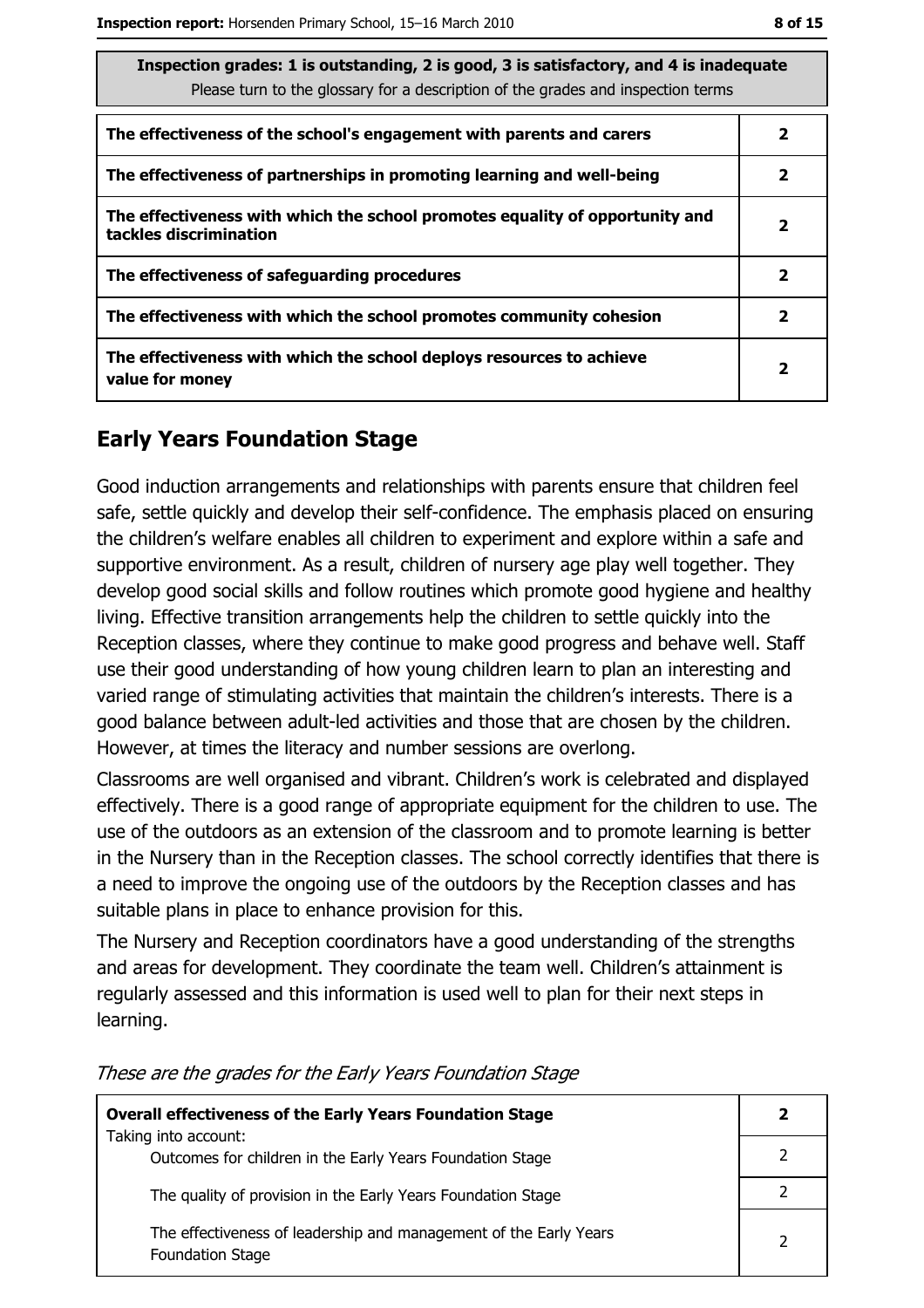#### **Views of parents and carers**

The vast majority of the responses from parents and carers were entirely supportive of the school's work. Their positive views are generally supported by the inspection evidence. A particularly high percentage of parents stated that their child felt safe and enjoyed school. Discussions with the pupils and their questionnaire responses confirm this to be the case. A few parents felt that the school was not fully meeting their child's needs, did not deal effectively with misbehaviour or take account of parents' views. Inspectors found that the school is meeting the needs of the vast majority of pupils well. They also found that the school welcomes the involvement of parents, and pupils behave well.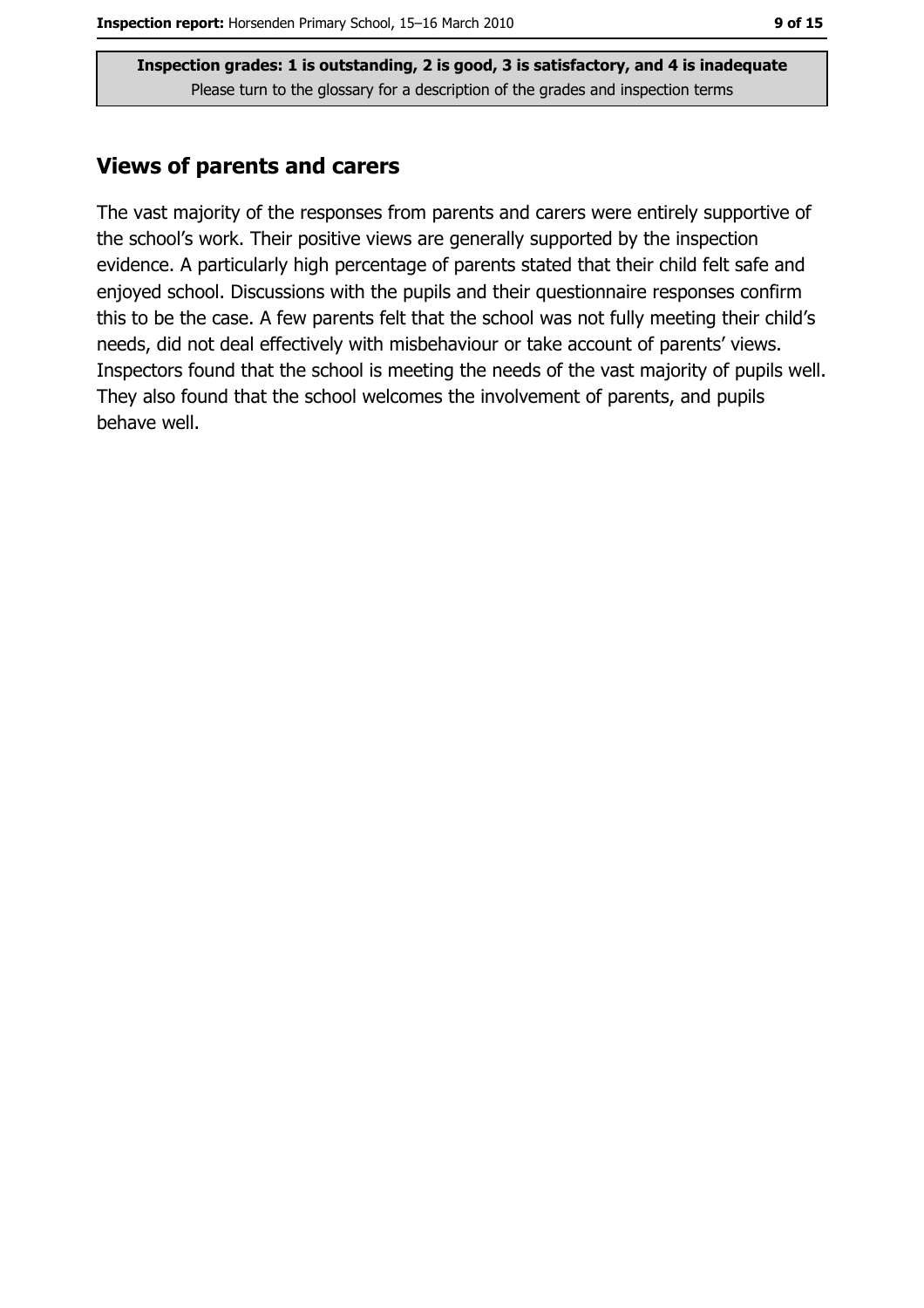#### Responses from parents and carers to Ofsted's questionnaire

Ofsted invited all the registered parents and carers of pupils registered at Horsenden Primary School to complete a questionnaire about their views of the school.

In the questionnaire, parents and carers were asked to record how strongly they agreed with 13 statements about the school.

The inspection team received 279 completed questionnaires by the end of the on-site inspection. In total, there are 809 pupils registered at the school.

| <b>Statements</b>                                                                                                                                                                                                                                       |              | <b>Strongly</b><br><b>Agree</b><br><b>Agree</b> |              | <b>Disagree</b> |                |                |                | <b>Strongly</b><br>disagree |  |
|---------------------------------------------------------------------------------------------------------------------------------------------------------------------------------------------------------------------------------------------------------|--------------|-------------------------------------------------|--------------|-----------------|----------------|----------------|----------------|-----------------------------|--|
|                                                                                                                                                                                                                                                         | <b>Total</b> | $\frac{1}{2}$                                   | <b>Total</b> | $\frac{0}{0}$   | <b>Total</b>   | $\frac{1}{2}$  | <b>Total</b>   | $\frac{1}{2}$               |  |
| My child enjoys school                                                                                                                                                                                                                                  | 178          | 64                                              | 94           | 34              | 0              | 0              | 0              | 0                           |  |
| The school keeps my child<br>safe                                                                                                                                                                                                                       | 170          | 61                                              | 97           | 35              | $\overline{4}$ | 1              | 0              | $\mathbf 0$                 |  |
| The school informs me<br>about my child's progress                                                                                                                                                                                                      | 142          | 51                                              | 123          | 44              | 6              | $\overline{2}$ | 0              | 0                           |  |
| My child is making enough<br>progress at this school                                                                                                                                                                                                    | 120          | 43                                              | 137          | 49              | 10             | 4              | $\overline{2}$ | $\mathbf{1}$                |  |
| The teaching is good at this<br>school                                                                                                                                                                                                                  | 146          | 52                                              | 119          | 43              | 4              | $\mathbf{1}$   | 0              | 0                           |  |
| The school helps me to<br>support my child's learning                                                                                                                                                                                                   | 123          | 44                                              | 139          | 50              | 8              | 3              | 1              | $\mathbf 0$                 |  |
| The school helps my child to<br>have a healthy lifestyle                                                                                                                                                                                                | 130          | 47                                              | 132          | 47              | 8              | 3              | 1              | $\mathbf 0$                 |  |
| The school makes sure that<br>my child is well prepared for<br>the future (for example<br>changing year group,<br>changing school, and for<br>children who are finishing<br>school, entering further or<br>higher education, or<br>entering employment) | 110          | 39                                              | 139          | 50              | 6              | $\overline{2}$ | $\mathbf{1}$   | $\mathbf 0$                 |  |
| The school meets my child's<br>particular needs                                                                                                                                                                                                         | 107          | 38                                              | 144          | 52              | 18             | 6              | 0              | 0                           |  |
| The school deals effectively<br>with unacceptable behaviour                                                                                                                                                                                             | 121          | 43                                              | 123          | 44              | 19             | $\overline{7}$ | $\overline{2}$ | $\mathbf{1}$                |  |
| The school takes account of<br>my suggestions and<br>concerns                                                                                                                                                                                           | 100          | 36                                              | 143          | 51              | 16             | 6              | $\mathbf{1}$   | $\bf{0}$                    |  |
| The school is led and<br>managed effectively                                                                                                                                                                                                            | 143          | 51                                              | 112          | 40              | 10             | 4              | $\mathbf 0$    | $\mathbf 0$                 |  |
| Overall, I am happy with my<br>child's experience at this<br>school                                                                                                                                                                                     | 168          | 60                                              | 91           | 33              | 8              | 3              | 0              | $\mathbf 0$                 |  |

The table above summarises the responses that parents and carers made to each statement. The percentages indicate the proportion of parents and carers giving that response out of the total number of completed questionnaires. Where one or more parents and carers chose not to answer a particular question, the percentages will not add up to 100%.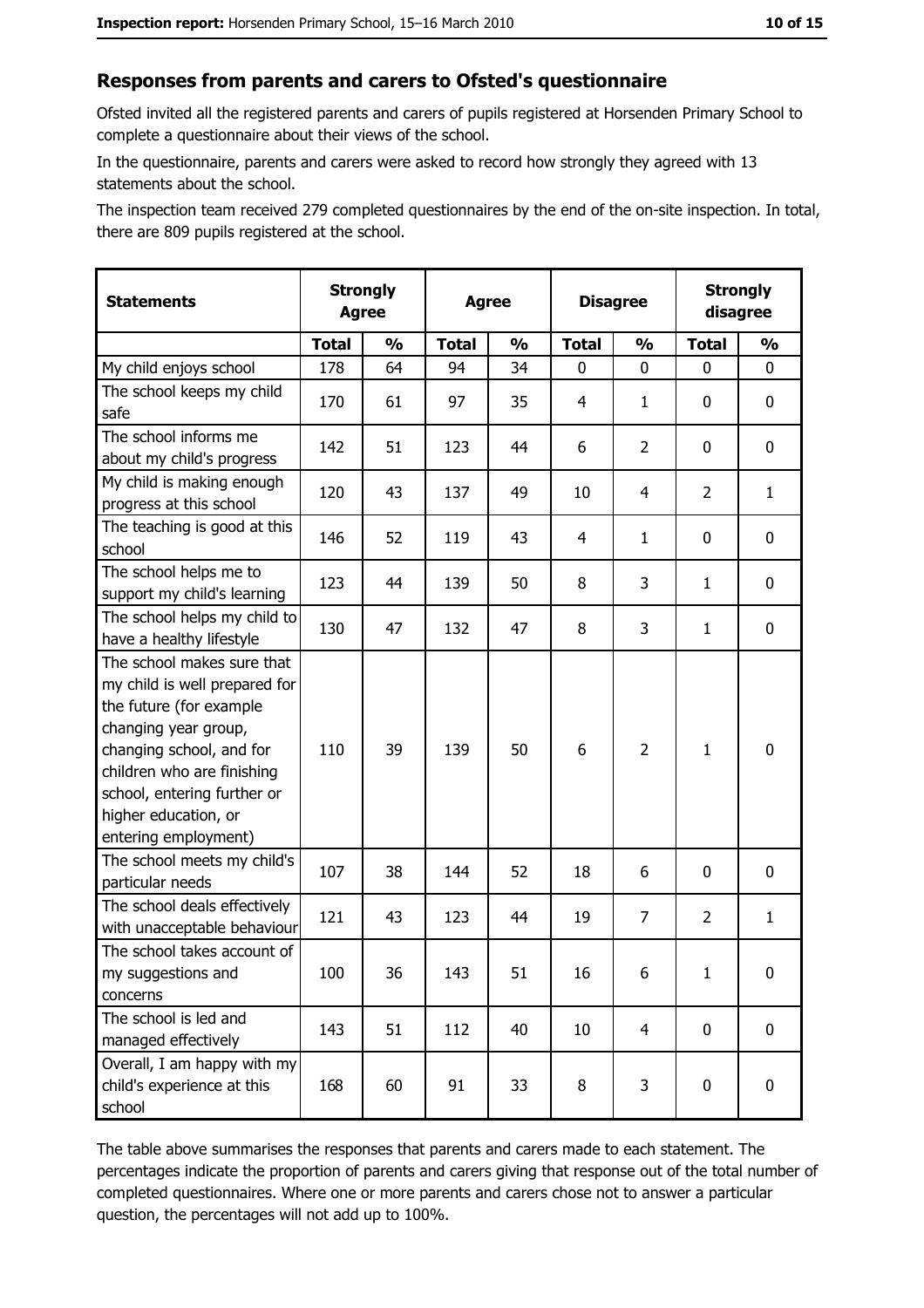# Glossary

| Grade   | <b>Judgement</b> | <b>Description</b>                                                                                                                                                                                                               |
|---------|------------------|----------------------------------------------------------------------------------------------------------------------------------------------------------------------------------------------------------------------------------|
| Grade 1 | Outstanding      | These features are highly effective. An oustanding<br>school provides exceptionally well for its pupils' needs.                                                                                                                  |
| Grade 2 | Good             | These are very positive features of a school. A school<br>that is good is serving its pupils well.                                                                                                                               |
| Grade 3 | Satisfactory     | These features are of reasonable quality. A satisfactory<br>school is providing adequately for its pupils.                                                                                                                       |
| Grade 4 | Inadequate       | These features are not of an acceptable standard. An<br>inadequate school needs to make significant<br>improvement in order to meet the needs of its pupils.<br>Ofsted inspectors will make further visits until it<br>improves. |

## What inspection judgements mean

## Overall effectiveness of schools inspected between September 2007 and July 2008

|                       | Overall effectiveness judgement (percentage of<br>schools) |      |                     |                   |  |
|-----------------------|------------------------------------------------------------|------|---------------------|-------------------|--|
| <b>Type of school</b> | Outstanding                                                | Good | <b>Satisfactory</b> | <b>Inadequate</b> |  |
| Nursery schools       | 39                                                         | 58   | 3                   | 0                 |  |
| Primary schools       | 13                                                         | 50   | 33                  | 4                 |  |
| Secondary schools     | 17                                                         | 40   | 34                  | 9                 |  |
| Sixth forms           | 18                                                         | 43   | 37                  | $\overline{2}$    |  |
| Special schools       | 26                                                         | 54   | 18                  | $\overline{2}$    |  |
| Pupil referral units  | 7                                                          | 55   | 30                  | 7                 |  |
| All schools           | 15                                                         | 49   | 32                  | 5                 |  |

New school inspection arrangements were introduced on 1 September 2009. This means that inspectors now make some additional judgements that were not made previously.

The data in the table above were reported in The Annual Report of Her Majesty's Chief Inspector of Education, Children's Services and Skills 2007/08.

Percentages are rounded and do not always add exactly to 100. Secondary school figures include those that have sixth forms, and sixth form figures include only the data specifically for sixth form inspection judgements.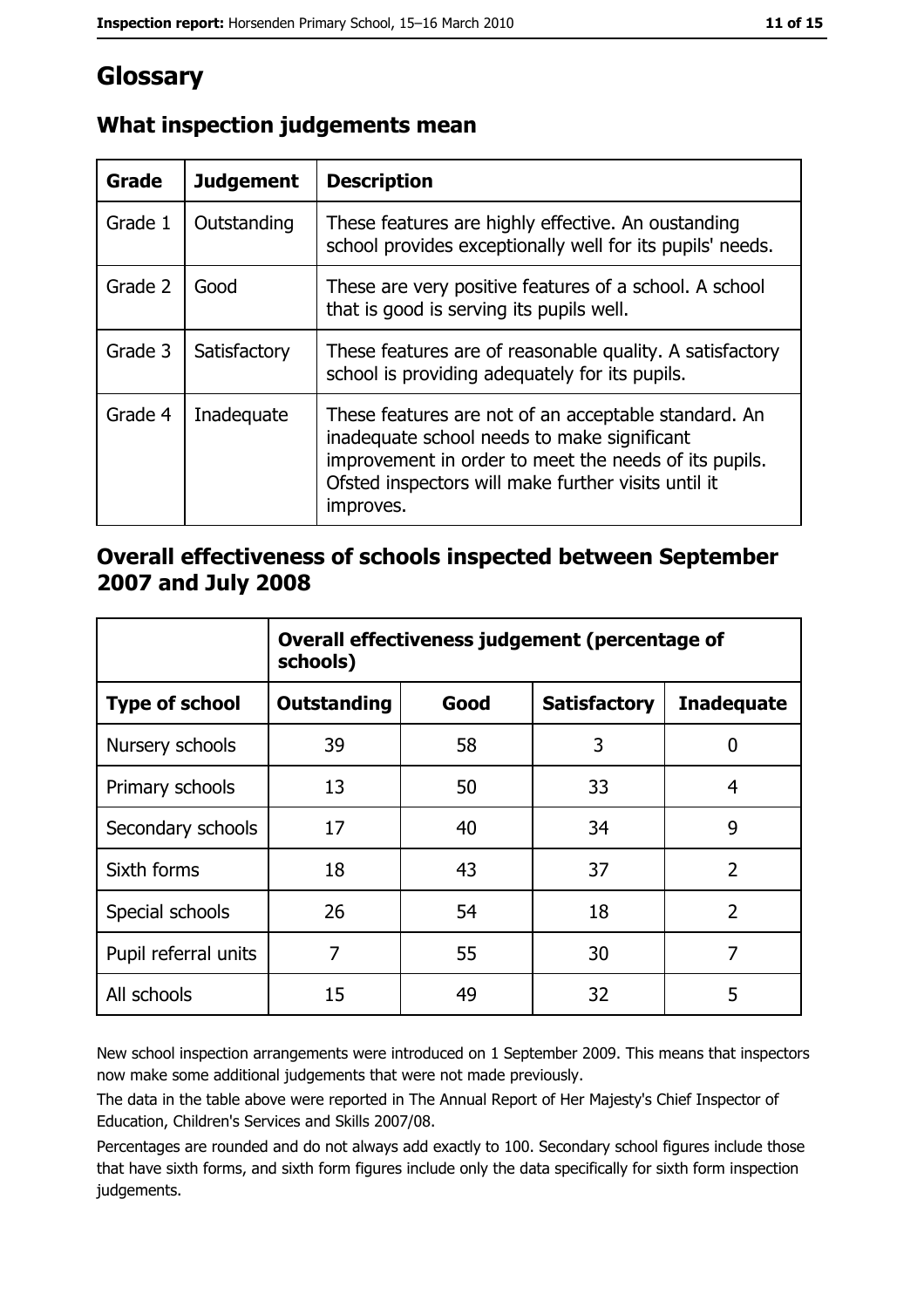# **Common terminology used by inspectors**

| Achievement:                  | the progress and success of a pupil in<br>their learning, development or training.                                                                                                                                                                                                                           |
|-------------------------------|--------------------------------------------------------------------------------------------------------------------------------------------------------------------------------------------------------------------------------------------------------------------------------------------------------------|
| Attainment:                   | the standard of the pupils' work shown by<br>test and examination results and in<br>lessons.                                                                                                                                                                                                                 |
| Capacity to improve:          | the proven ability of the school to<br>continue improving. Inspectors base this<br>judgement on what the school has<br>accomplished so far and on the quality of<br>its systems to maintain improvement.                                                                                                     |
| Leadership and management:    | the contribution of all the staff with<br>responsibilities, not just the headteacher,<br>to identifying priorities, directing and<br>motivating staff and running the school.                                                                                                                                |
| Learning:                     | how well pupils acquire knowledge,<br>develop their understanding, learn and<br>practise skills and are developing their<br>competence as learners.                                                                                                                                                          |
| <b>Overall effectiveness:</b> | inspectors form a judgement on a school's<br>overall effectiveness based on the findings<br>from their inspection of the school. The<br>following judgements, in particular,<br>influence what the overall effectiveness<br>judgement will be.                                                               |
|                               | The school's capacity for sustained<br>improvement.<br>Outcomes for individuals and groups<br>of pupils.<br>The quality of teaching.<br>The extent to which the curriculum<br>meets pupil's needs, including where<br>relevant, through partnerships.<br>The effectiveness of care, guidance<br>and support. |
| Progress:                     | the rate at which pupils are learning in<br>lessons and over longer periods of time. It<br>is often measured by comparing the<br>pupils' attainment at the end of a key<br>stage with their attainment when they<br>started.                                                                                 |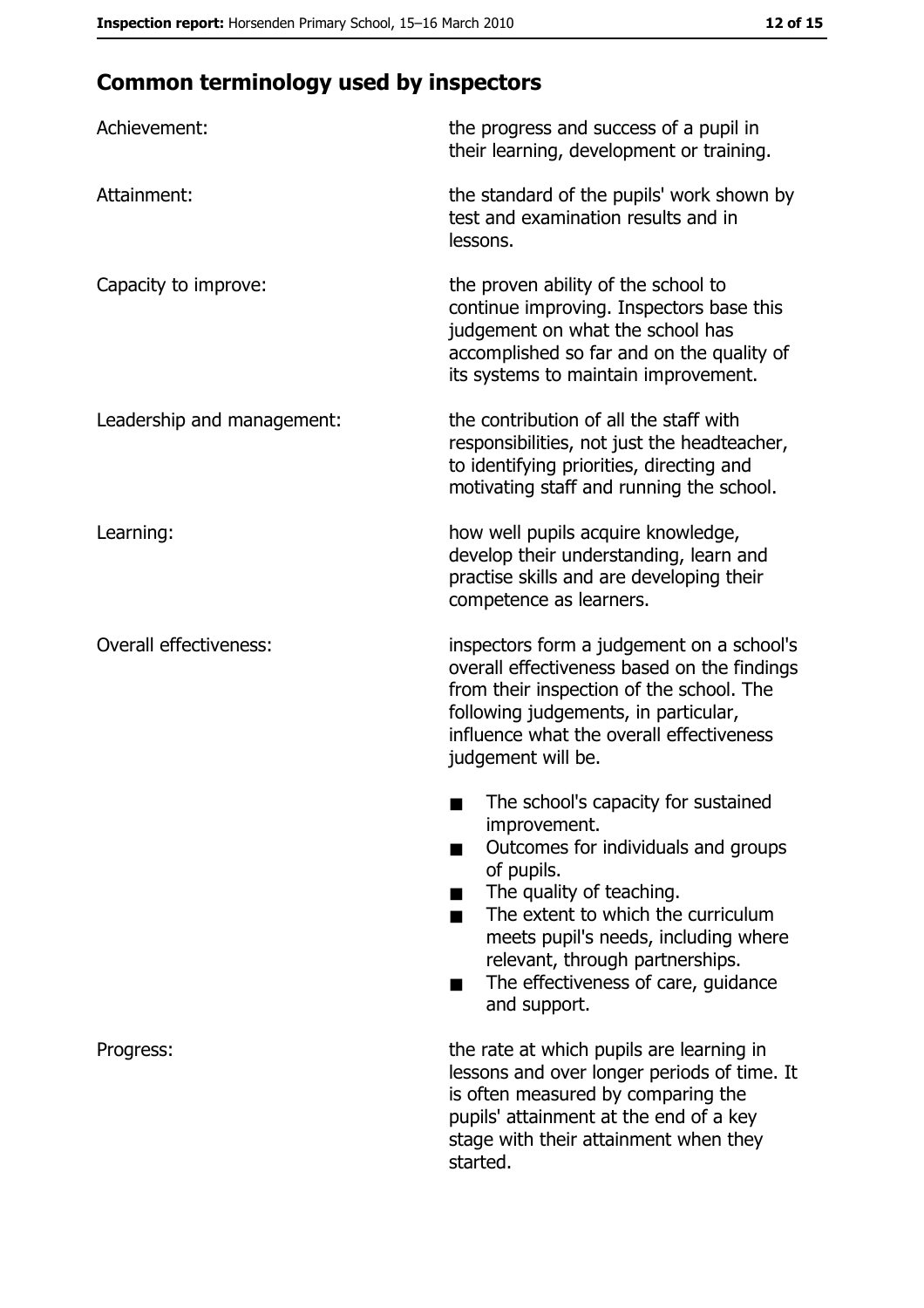This letter is provided for the school, parents and carers to share with their children. It describes Ofsted's main findings from the inspection of their school.



#### 17 March 2010

**Dear Pupils** 

Inspection of Horsenden Primary School, Greenford UB6 0PB

Thank you very much for making us so welcome when we visited your school. We enjoyed our visit and talking to you. We were very pleased to hear that you like coming to school. You showed us that you are keen to take responsibility and that you all get on well together. You have a good understanding of healthy living and enjoy keeping fit. Your behaviour in lessons and around the school is good. You show respect for each other as you move safely around the school and in the playground.

Your school provides you with a good education. By the end of Year 6 you are able to do the things that are expected for your age in English, mathematics and science. You make good progress because you work hard, have interesting things to do and teachers provide good lessons overall.

You get off to a good start in the Nursery and Reception classes. The displays are really nice and there are lots of opportunities for you to eniov learning. In Years 1 to 6, you continue to make progress as you move through the school but it is variable between classes and year groups. This is because some of the lessons are not closely matched to your needs. To help you, we have asked the teachers to use their assessments of your work to plan lessons that will challenge you and to give you more opportunities for you to take responsibility for your own learning. You can do this by undertaking research and contributing more to discussions in lessons. We have also asked that your teachers have opportunities to watch each other and share good practice because some of the teaching is excellent.

The inspectors were really pleased that you have all worked hard to improve your attainment in writing. Well done! The governors and senior staff know what needs to be done next to make things even better for you. We have asked them to write this down in more detail so that everyone knows what exactly needs to be done and will know when the targets have been reached.

Please remember, you must also play your part by always trying your best. Good luck for the future and remember to keep working hard.

Yours sincerely

David Wynford Jones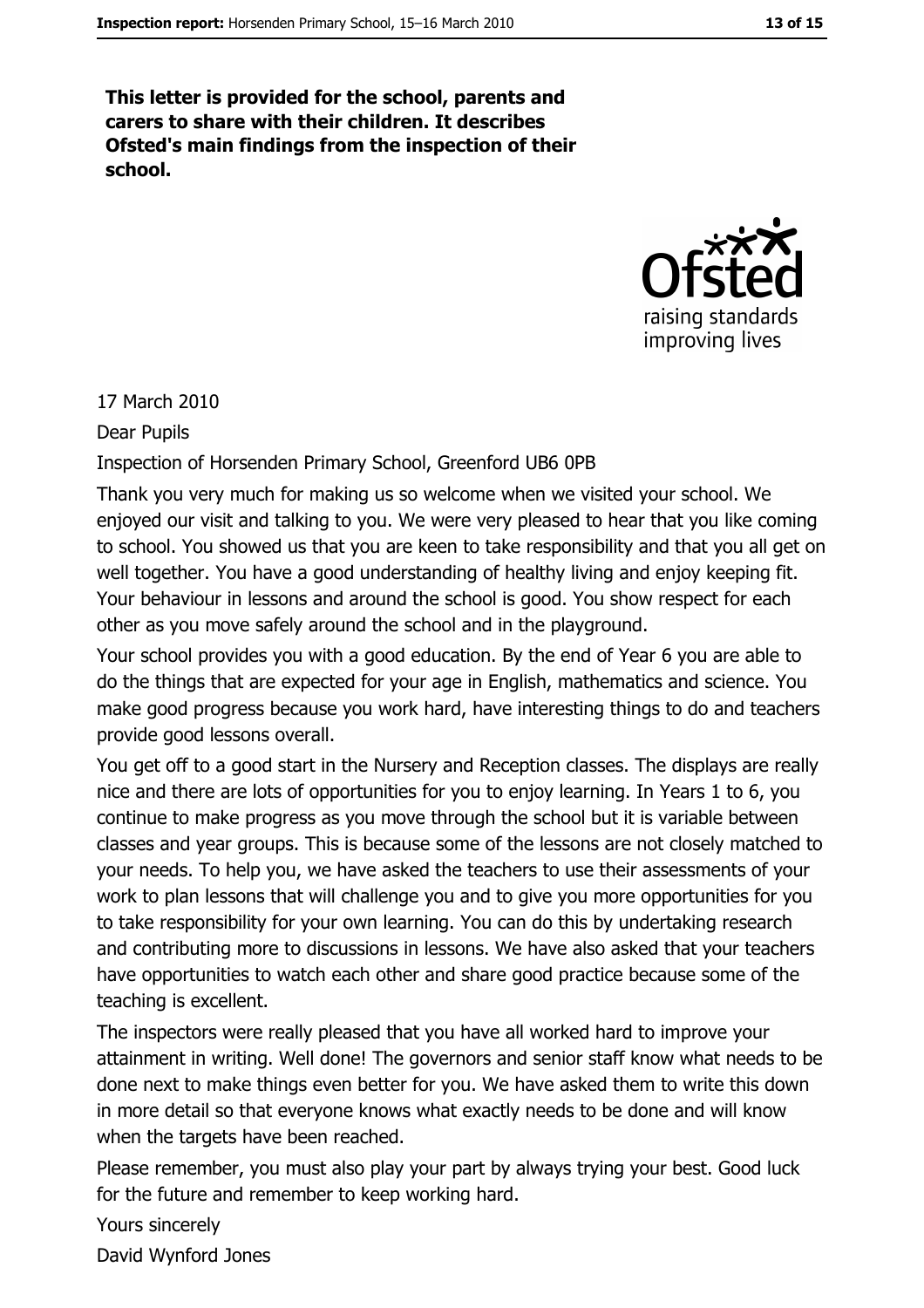Lead inspector